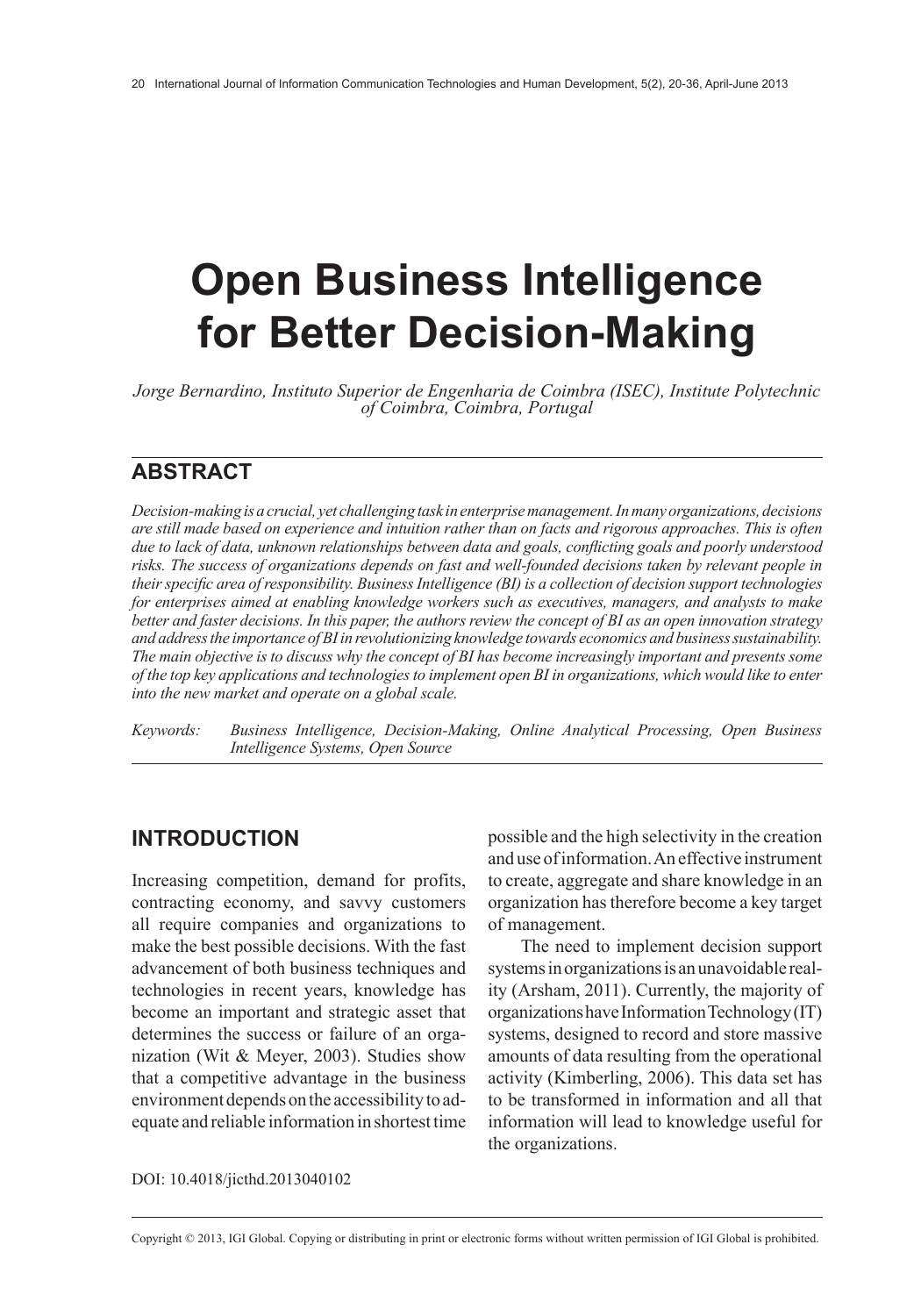In addition, in a competitive environment, traditional decision-making approaches no longer meet the requirements of organizations for decision-making; organizations must make good use of electronic information system tools such as Business Intelligence (BI) systems to quickly acquire desirable information from huge volume of data to reduce the time and increase the efficiency of decision-making procedure. Different researchers have different definitions for business intelligence system, for example (Turban et al., 2008) defined the business intelligence system as "an umbrella term that encompasses tools, architectures, databases, data warehouses, performance management, methodologies, and so forth, all of which are integrated into a unified software suite".

Business Intelligence is one of the few forms of sustainable competitive advantage left (Burstein & Holsapple, 2008). For example, any two well-funded competitors in a market have near real access to capital, technology, market research, customer data, and distribution. People and the quality of the decisions that they make are the primary competitive differentiators in the Information Age (Lin et al., 2009). The implementation of BI components is the key to sustaining long-term competitive advantage.

Not getting or having access to information not only hinders employees' decision-making ability and affects their individual performance − but it also has tremendous effects at the organizational level as well (SAP, 2009):

- Questionable data reduces productivity and challenges wide-ranging consensus;
- Decisions are delayed, resulting in missed opportunities, lost revenue, and cost escalation;
- Reduced confidence across the organization limits momentum and helps maintain the status quo, often the least-desirable outcome.

Compounded, these effects reduce profitability for the organization and severely limit its ability to react to changes as the market evolves.

Several studies have showed how IT investments impact enterprise performance (Popovič et al., 2010). In order to capture real benefits of BI investments, as an IT investment, these studies revealed that organizations have to make a great effort (Chamoni & Gluchowski, 2004). In the earlier steps of BI system implementation the selection of the most convenient system is very important. In this paper we describe the top key systems to implement open source BI in organizations; in particular organizations which would like to enter into the new market and operate on a global scale. Thus, open source BI systems can trigger immense possibilities of accelerating knowledge acquisition, intensifying entrepreneurship development and improving business skills, therefore, leading to business sustainability. In this context open BI can be seen as another form of open innovation, which can be used by business communities, especially among SMEs.

The rest of the paper is organized as follows. First, we describe the problem of growing data volumes that organizations have to deal with. Second, we introduce the concept of BI and address the importance of BI in revolutionizing knowledge to enhance organization's response in making better and more efficient business decisions, also increasing innovation. Some BI resources are also introduced and we discuss the advantages of using the open source model. After, we present the top Business Intelligence software vendors to implement open BI in organizations. Finally, the concluding remarks are presented in conclusions section.

### **GROWING DATA VOLUMES AND SMARTER DECISIONS**

For years, technical analysts have been speculating about the monumental growth of data. A 2010 article suggests that data volume will continue to expand at a healthy rate, noting that "the size of the largest data warehouse … triples approximately every two years" (Adrian, 2010). The data explosion is globally recognized as a key Information Technology (IT) concern.